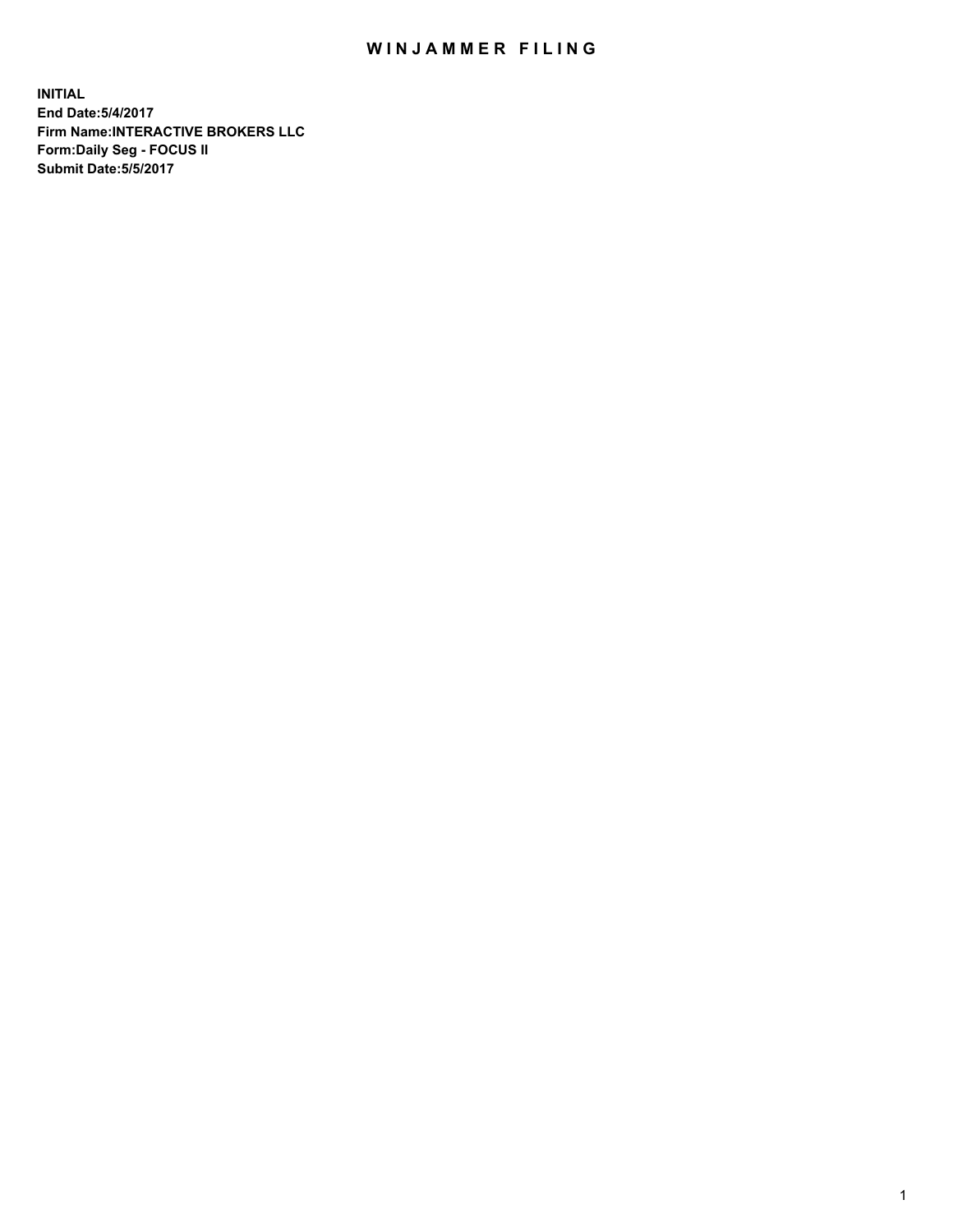## **INITIAL End Date:5/4/2017 Firm Name:INTERACTIVE BROKERS LLC Form:Daily Seg - FOCUS II Submit Date:5/5/2017 Daily Segregation - Cover Page**

| Name of Company<br><b>Contact Name</b><br><b>Contact Phone Number</b><br><b>Contact Email Address</b>                                                                                                                                                                                                                          | <b>INTERACTIVE BROKERS LLC</b><br>James Menicucci<br>203-618-8085<br>jmenicucci@interactivebrokers.c<br>om |
|--------------------------------------------------------------------------------------------------------------------------------------------------------------------------------------------------------------------------------------------------------------------------------------------------------------------------------|------------------------------------------------------------------------------------------------------------|
| FCM's Customer Segregated Funds Residual Interest Target (choose one):<br>a. Minimum dollar amount: ; or<br>b. Minimum percentage of customer segregated funds required:% ; or<br>c. Dollar amount range between: and; or<br>d. Percentage range of customer segregated funds required between:% and%.                         | $\overline{\mathbf{0}}$<br>0<br>155,000,000 245,000,000<br>0 <sub>0</sub>                                  |
| FCM's Customer Secured Amount Funds Residual Interest Target (choose one):<br>a. Minimum dollar amount: ; or<br>b. Minimum percentage of customer secured funds required:%; or<br>c. Dollar amount range between: and; or<br>d. Percentage range of customer secured funds required between: % and %.                          | $\overline{\mathbf{0}}$<br>0<br>80,000,000 120,000,000<br>0 <sub>0</sub>                                   |
| FCM's Cleared Swaps Customer Collateral Residual Interest Target (choose one):<br>a. Minimum dollar amount: ; or<br>b. Minimum percentage of cleared swaps customer collateral required:% ; or<br>c. Dollar amount range between: and; or<br>d. Percentage range of cleared swaps customer collateral required between:% and%. | $\overline{\mathbf{0}}$<br>$\overline{\mathbf{0}}$<br>0 <sub>0</sub><br>0 <sub>0</sub>                     |

Attach supporting documents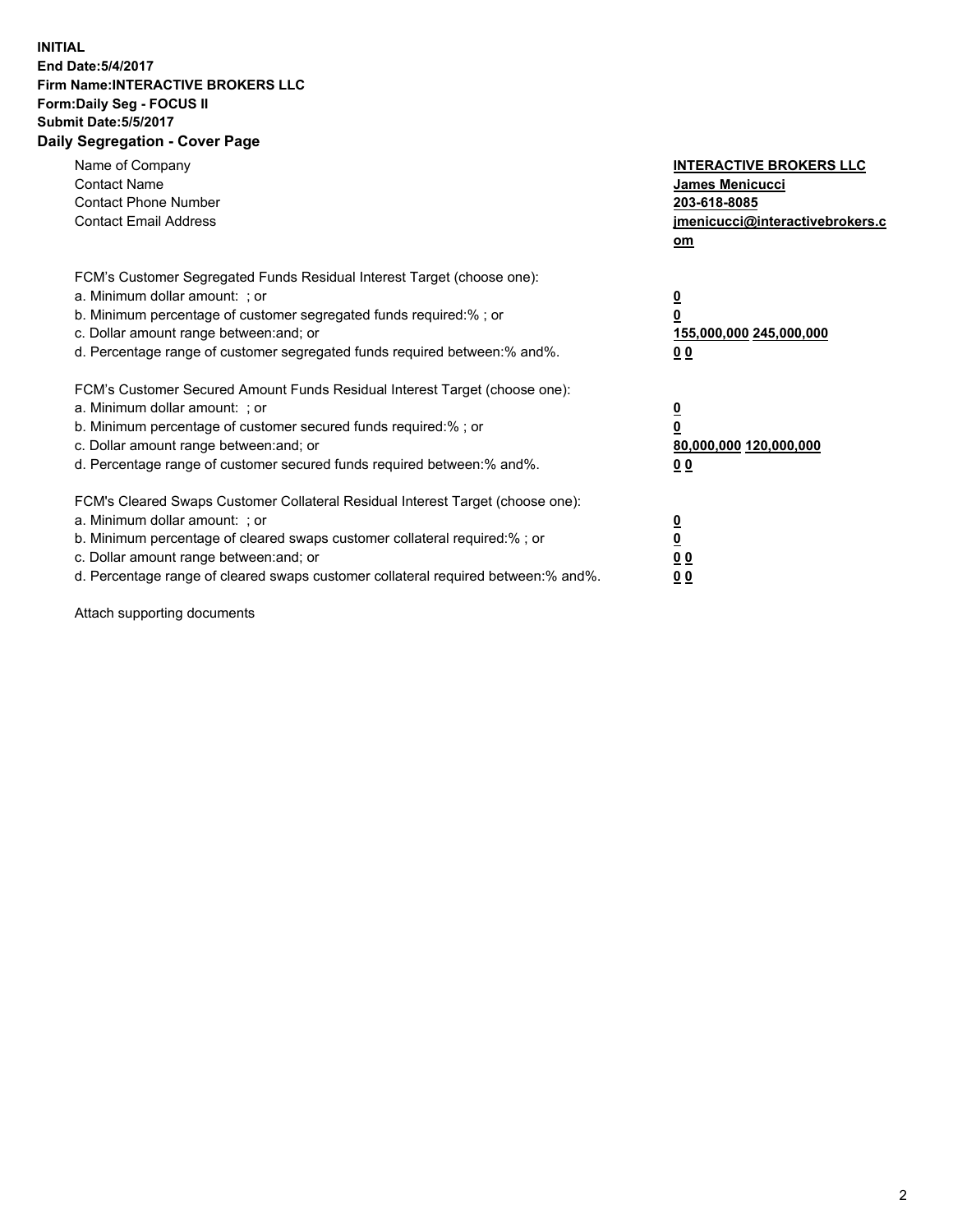## **INITIAL End Date:5/4/2017 Firm Name:INTERACTIVE BROKERS LLC Form:Daily Seg - FOCUS II Submit Date:5/5/2017 Daily Segregation - Secured Amounts**

|     | Dany Ocgregation - Oceanea Annoante                                                                        |                                  |
|-----|------------------------------------------------------------------------------------------------------------|----------------------------------|
|     | Foreign Futures and Foreign Options Secured Amounts                                                        |                                  |
|     | Amount required to be set aside pursuant to law, rule or regulation of a foreign                           | $0$ [7305]                       |
|     | government or a rule of a self-regulatory organization authorized thereunder                               |                                  |
| 1.  | Net ledger balance - Foreign Futures and Foreign Option Trading - All Customers                            |                                  |
|     | A. Cash                                                                                                    | 320, 346, 639 [7315]             |
|     | B. Securities (at market)                                                                                  | $0$ [7317]                       |
| 2.  | Net unrealized profit (loss) in open futures contracts traded on a foreign board of trade                  | 1,578,352 [7325]                 |
| 3.  | Exchange traded options                                                                                    |                                  |
|     | a. Market value of open option contracts purchased on a foreign board of trade                             | 47,414 [7335]                    |
|     | b. Market value of open contracts granted (sold) on a foreign board of trade                               | -43,051 [7337]                   |
| 4.  | Net equity (deficit) (add lines 1.2. and 3.)                                                               | 321,929,354 [7345]               |
| 5.  | Account liquidating to a deficit and account with a debit balances - gross amount                          | 12,570 [7351]                    |
|     | Less: amount offset by customer owned securities                                                           | 0 [7352] 12,570 [7354]           |
| 6.  | Amount required to be set aside as the secured amount - Net Liquidating Equity                             | 321,941,924 [7355]               |
|     | Method (add lines 4 and 5)                                                                                 |                                  |
| 7.  | Greater of amount required to be set aside pursuant to foreign jurisdiction (above) or line                | 321,941,924 [7360]               |
|     | 6.                                                                                                         |                                  |
|     | FUNDS DEPOSITED IN SEPARATE REGULATION 30.7 ACCOUNTS                                                       |                                  |
| 1.  | Cash in banks                                                                                              |                                  |
|     | A. Banks located in the United States                                                                      | 43,453,000 [7500]                |
|     | B. Other banks qualified under Regulation 30.7                                                             | 0 [7520] 43,453,000 [7530]       |
| 2.  | <b>Securities</b>                                                                                          |                                  |
|     | A. In safekeeping with banks located in the United States                                                  | 326,701,685 [7540]               |
|     | B. In safekeeping with other banks qualified under Regulation 30.7                                         | 0 [7560] 326,701,685 [7570]      |
| 3.  | Equities with registered futures commission merchants                                                      |                                  |
|     | A. Cash                                                                                                    | $0$ [7580]                       |
|     | <b>B.</b> Securities                                                                                       | $0$ [7590]                       |
|     | C. Unrealized gain (loss) on open futures contracts                                                        | $0$ [7600]                       |
|     | D. Value of long option contracts                                                                          | $0$ [7610]                       |
|     | E. Value of short option contracts                                                                         | 0 [7615] 0 [7620]                |
| 4.  | Amounts held by clearing organizations of foreign boards of trade                                          |                                  |
|     | A. Cash                                                                                                    | $0$ [7640]                       |
|     | <b>B.</b> Securities                                                                                       | $0$ [7650]                       |
|     | C. Amount due to (from) clearing organization - daily variation                                            | $0$ [7660]                       |
|     | D. Value of long option contracts                                                                          | $0$ [7670]                       |
|     | E. Value of short option contracts                                                                         | 0 [7675] 0 [7680]                |
| 5.  | Amounts held by members of foreign boards of trade                                                         |                                  |
|     | A. Cash                                                                                                    | 73,699,556 [7700]                |
|     | <b>B.</b> Securities                                                                                       | $0$ [7710]                       |
|     | C. Unrealized gain (loss) on open futures contracts                                                        | 667,390 [7720]                   |
|     | D. Value of long option contracts                                                                          | 47,414 [7730]                    |
|     | E. Value of short option contracts                                                                         | -43,051 [7735] 74,371,309 [7740] |
| 6.  | Amounts with other depositories designated by a foreign board of trade                                     | $0$ [7760]                       |
| 7.  | Segregated funds on hand                                                                                   | $0$ [7765]                       |
| 8.  | Total funds in separate section 30.7 accounts                                                              | 444,525,994 [7770]               |
| 9.  | Excess (deficiency) Set Aside for Secured Amount (subtract line 7 Secured Statement<br>Page 1 from Line 8) | 122,584,070 [7380]               |
| 10. | Management Target Amount for Excess funds in separate section 30.7 accounts                                | 80,000,000 [7780]                |
| 11. | Excess (deficiency) funds in separate 30.7 accounts over (under) Management Target                         | 42,584,070 [7785]                |
|     |                                                                                                            |                                  |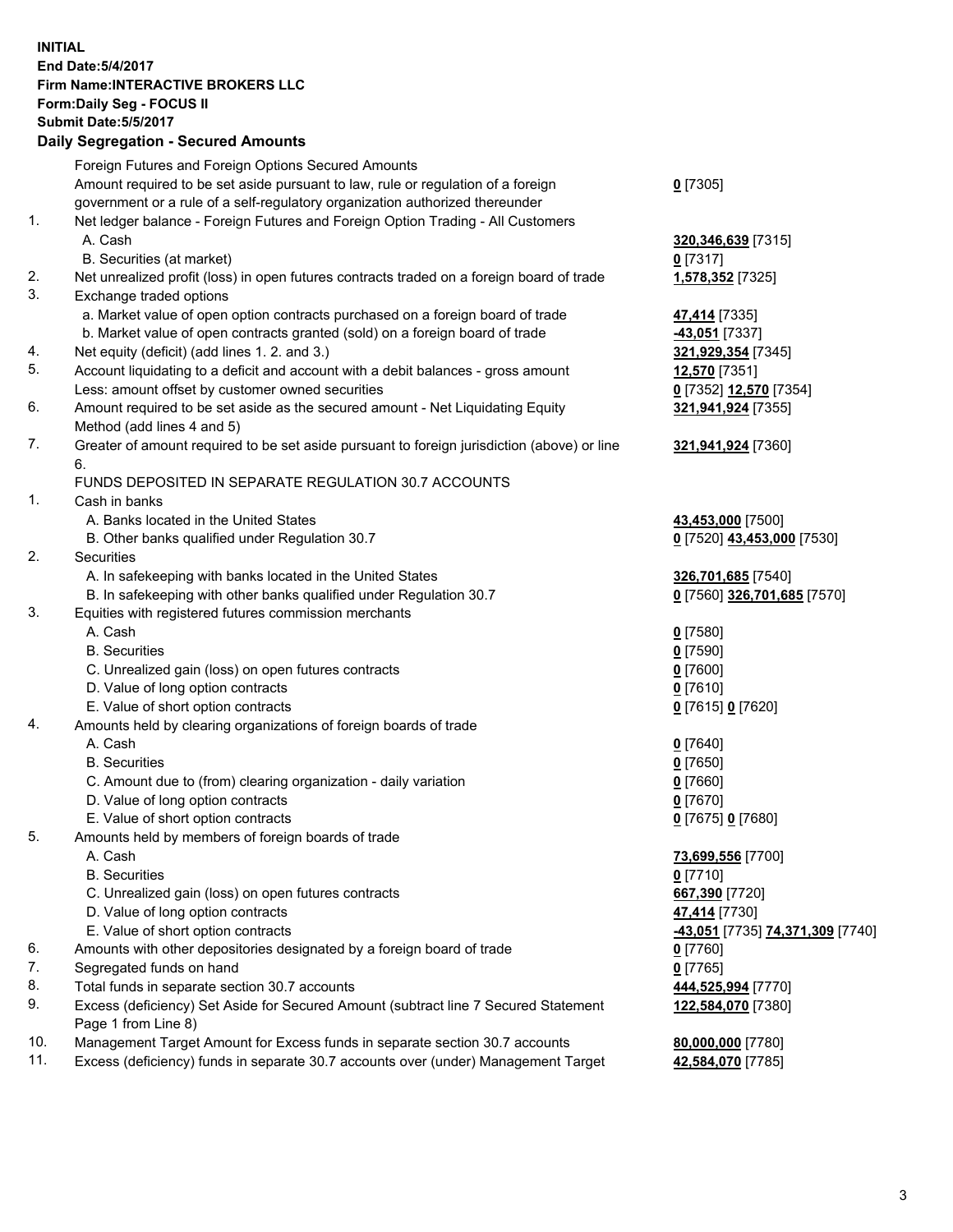**INITIAL End Date:5/4/2017 Firm Name:INTERACTIVE BROKERS LLC Form:Daily Seg - FOCUS II Submit Date:5/5/2017 Daily Segregation - Segregation Statement** SEGREGATION REQUIREMENTS(Section 4d(2) of the CEAct) 1. Net ledger balance A. Cash **3,522,119,879** [7010] B. Securities (at market) **0** [7020] 2. Net unrealized profit (loss) in open futures contracts traded on a contract market **-79,560,924** [7030] 3. Exchange traded options A. Add market value of open option contracts purchased on a contract market **117,938,279** [7032] B. Deduct market value of open option contracts granted (sold) on a contract market **-227,669,308** [7033] 4. Net equity (deficit) (add lines 1, 2 and 3) **3,332,827,926** [7040] 5. Accounts liquidating to a deficit and accounts with debit balances - gross amount **230,851** [7045] Less: amount offset by customer securities **0** [7047] **230,851** [7050] 6. Amount required to be segregated (add lines 4 and 5) **3,333,058,777** [7060] FUNDS IN SEGREGATED ACCOUNTS 7. Deposited in segregated funds bank accounts A. Cash **266,745,920** [7070] B. Securities representing investments of customers' funds (at market) **2,025,361,805** [7080] C. Securities held for particular customers or option customers in lieu of cash (at market) **0** [7090] 8. Margins on deposit with derivatives clearing organizations of contract markets A. Cash **22,635,485** [7100] B. Securities representing investments of customers' funds (at market) **1,333,623,820** [7110] C. Securities held for particular customers or option customers in lieu of cash (at market) **0** [7120] 9. Net settlement from (to) derivatives clearing organizations of contract markets **-2,317,744** [7130] 10. Exchange traded options A. Value of open long option contracts **117,969,331** [7132] B. Value of open short option contracts **-227,696,349** [7133] 11. Net equities with other FCMs A. Net liquidating equity **0** [7140] B. Securities representing investments of customers' funds (at market) **0** [7160] C. Securities held for particular customers or option customers in lieu of cash (at market) **0** [7170] 12. Segregated funds on hand **0** [7150] 13. Total amount in segregation (add lines 7 through 12) **3,536,322,268** [7180] 14. Excess (deficiency) funds in segregation (subtract line 6 from line 13) **203,263,491** [7190] 15. Management Target Amount for Excess funds in segregation **155,000,000** [7194] 16. Excess (deficiency) funds in segregation over (under) Management Target Amount **48,263,491** [7198]

Excess